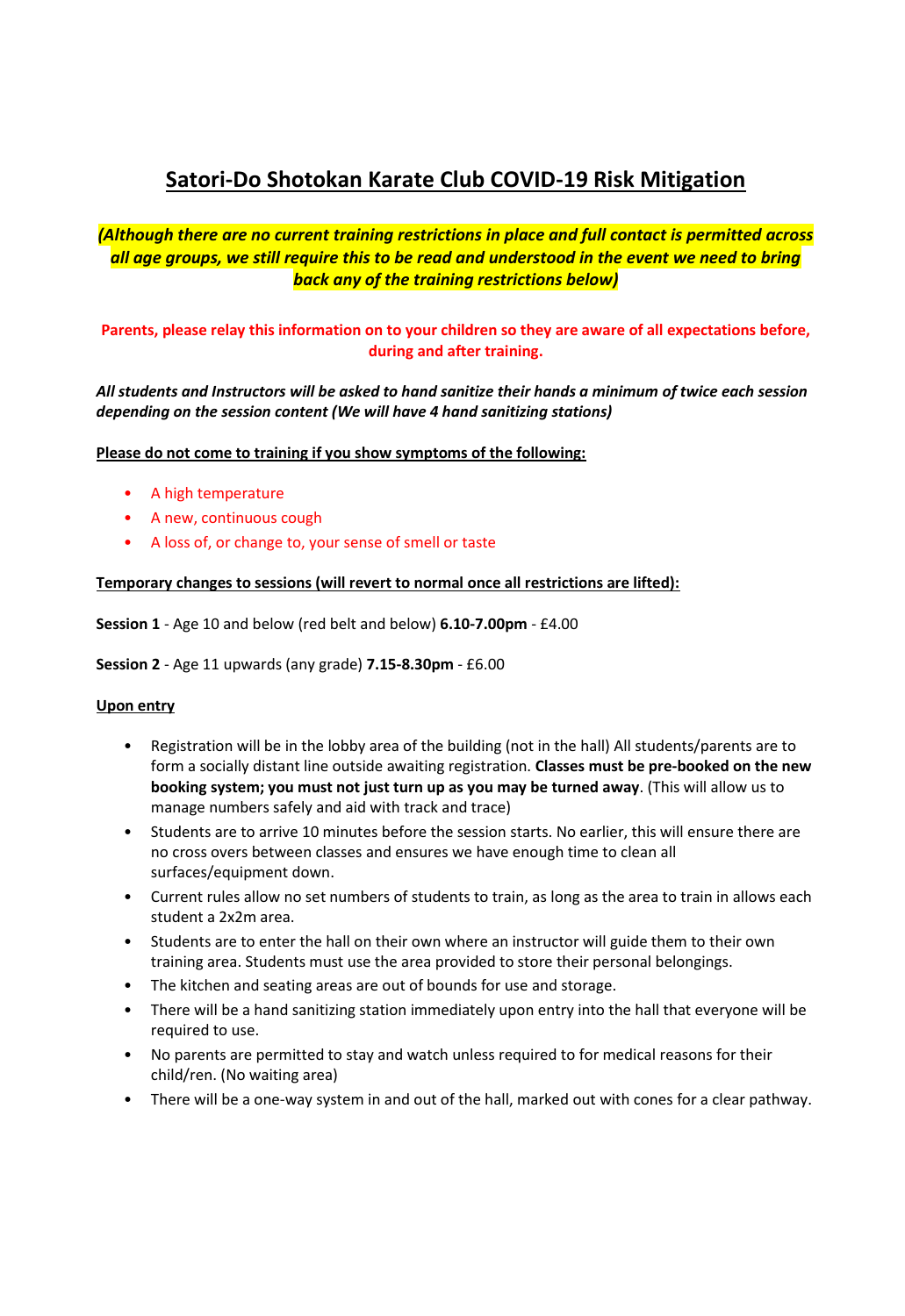## **End of session/collection**

- All parents/carers will be required to wait outside to collect their child/ren where an instructor will safely see them off.
- The one-way exit system must be adhered to for safety reasons and students must wait to be released from the building to their parents. Over 16's can safely exit on their own accord.
- Hands are to be hand sanitized upon leaving.
- Parents are not to be late picking their child/ren up. Must arrive 5 minutes before the end of the session.

### **Personal equipment**

- No shared water bottles or food
- No shared clothing
- Clean clothing to be worn. All Gi's, training attire and mitts must be appropriately washed and cleaned before each session
- You must have your own mitts (club mitts will not be given out)
- All students must arrive in Gi's as there will be no changing facilities.
- No unnecessary items to be brought into class.

### **During class**

- ALL windows will be open for maximum ventilation and air flow
- No face masks are required
- There will be no KIAI's when performing katas. Shouting is not allowed.
- Students can talk and interact with one another before training starts and during the intervals but at the required social 2m distance rules.
- If partner work is part of the session, it will be restricted to pad work only and that partner will be your only partner for the class duration.
- Partner work will be limited to short scenarios and not for substantial lengths of time.
- Each student will be allocated 1 set of hand pads each for that session. They must not be shared. Hand sanitizing must be used before and after use.
- No sparring, grappling or takedowns permitted at this point. (NO PHYSICAL CONTACT)
- Only the disabled toilet will be open to use. Students must hand sanitize after going.
- Please refrain from using door handles where possible or touching anything that is not required to be touched.
- All areas of the dojo will be monitored for cleanliness and will be cleaned again if required. (I.e, surfaces touched/areas used for seating by students)
- **Any equipment used during the class will be subject to regular cleaning and a full clean down and air dried after the session.**